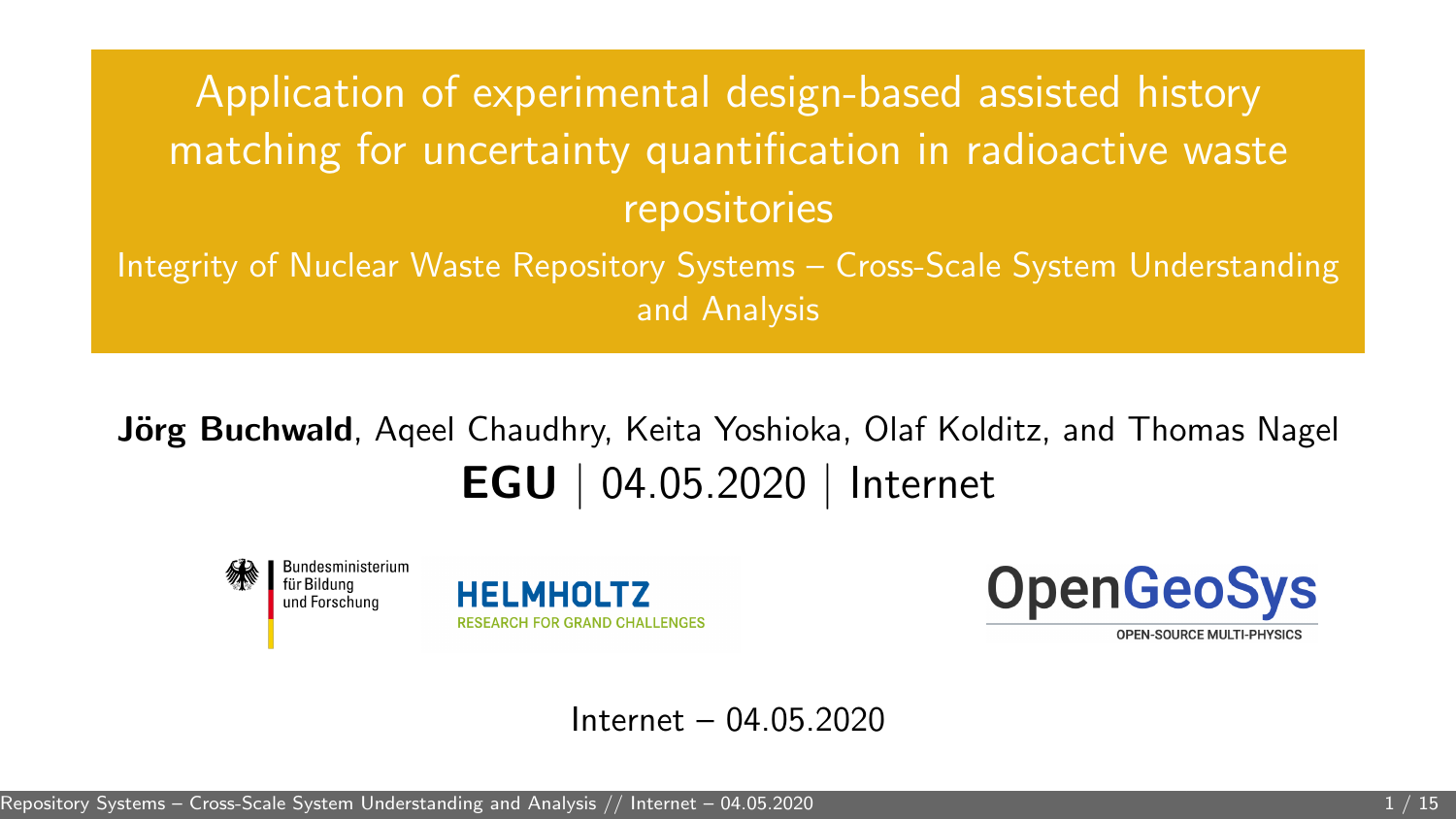### Safety assessment  $\Rightarrow$  Probabilitstic integrity analysis  $\Rightarrow$  UQ/SA

[Application of experimental design-based assisted history matching for uncertainty quantification in radioactive waste repositories – Integrity of Nuclear Waste](#page-0-0)

- $\blacktriangleright$  safety needs to be 'guaranteed' for  $\approx 10^6$  a
- ▶ large spatial extends
- § processes on many different scales need to be considered

 $\Rightarrow$  large epistemic uncertainties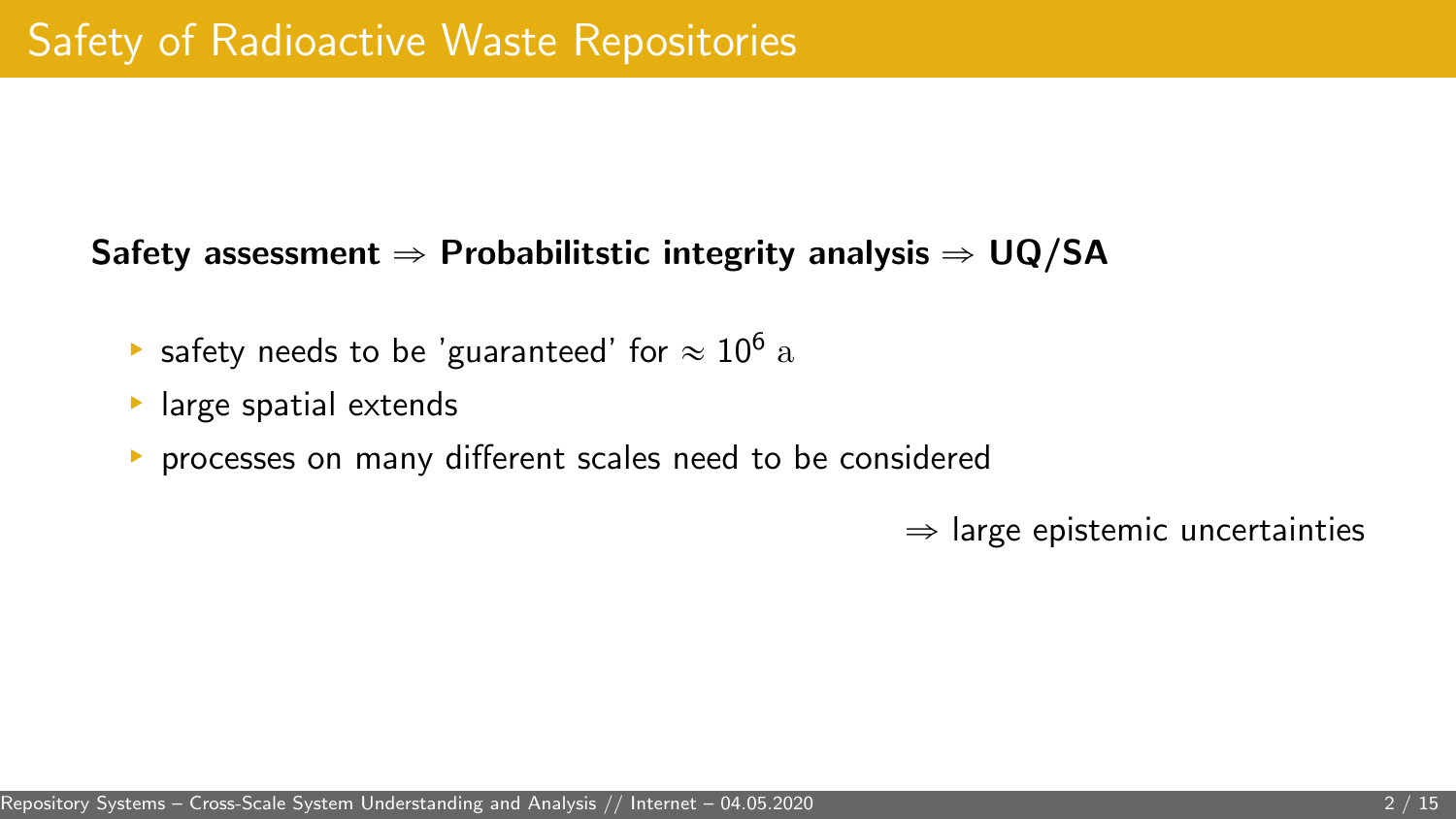# Modelling of Underlying Physical Processes

Thermo-Hydro-Mechanical-Chemical and Biological Models

- ▶ host rocks: rock salt. crystalline, clay rock
- § in deterministic FE models
- of THM/C(B) processes
- § uncertainties: parameter and model





Source: Kolditz, Olaf, et al. "OpenGeoSys: an open-source initiative for numerical simulation of thermo-hydro-mechanical/chemical (THM/C) processes in porous media." Environmental Earth Sciences 67.2 (2012): 589-599. [Application of experimental design-based assisted history matching for uncertainty quantification in radioactive waste repositories – Integrity of Nuclear Waste](#page-0-0)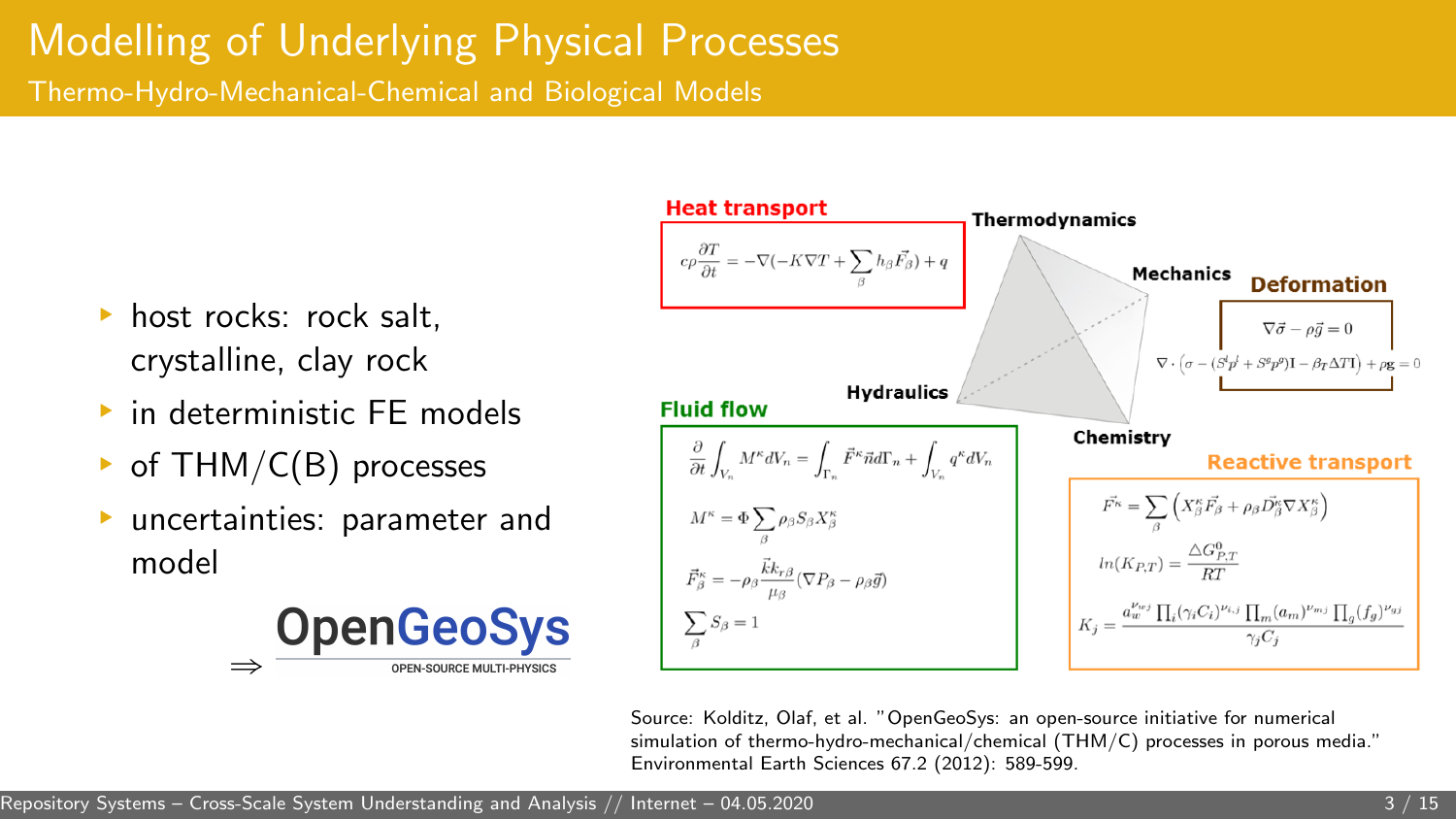### DoE-based history matching overview

- ▶ consideration of parameter and model uncertainties
- ▶ incorporates exp. data
- approach general and customizable
- ▶ global sensitivity can be studied on proxy model

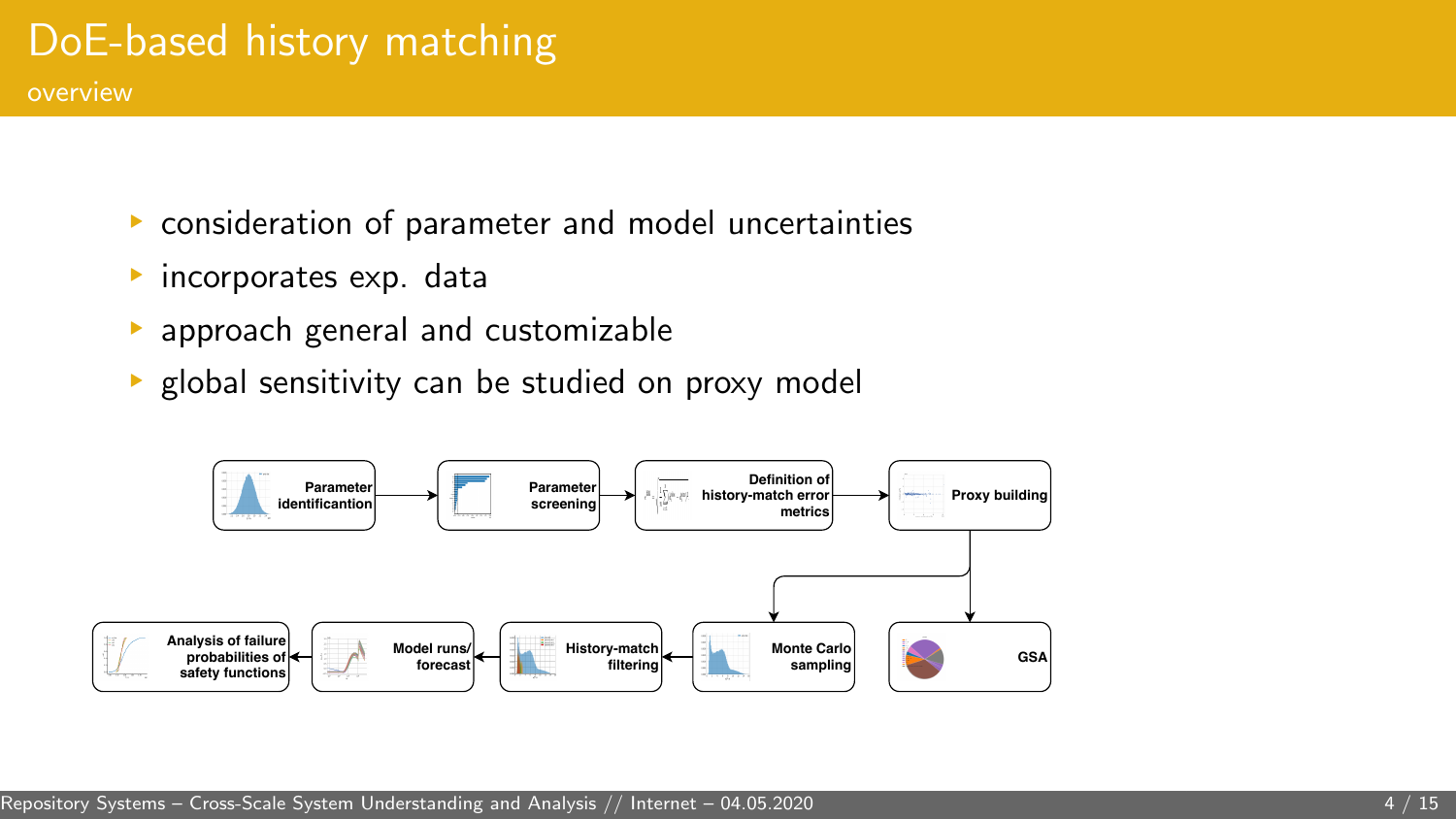### Impact of filter on different priors:



non-uniform prior

#### uniform prior

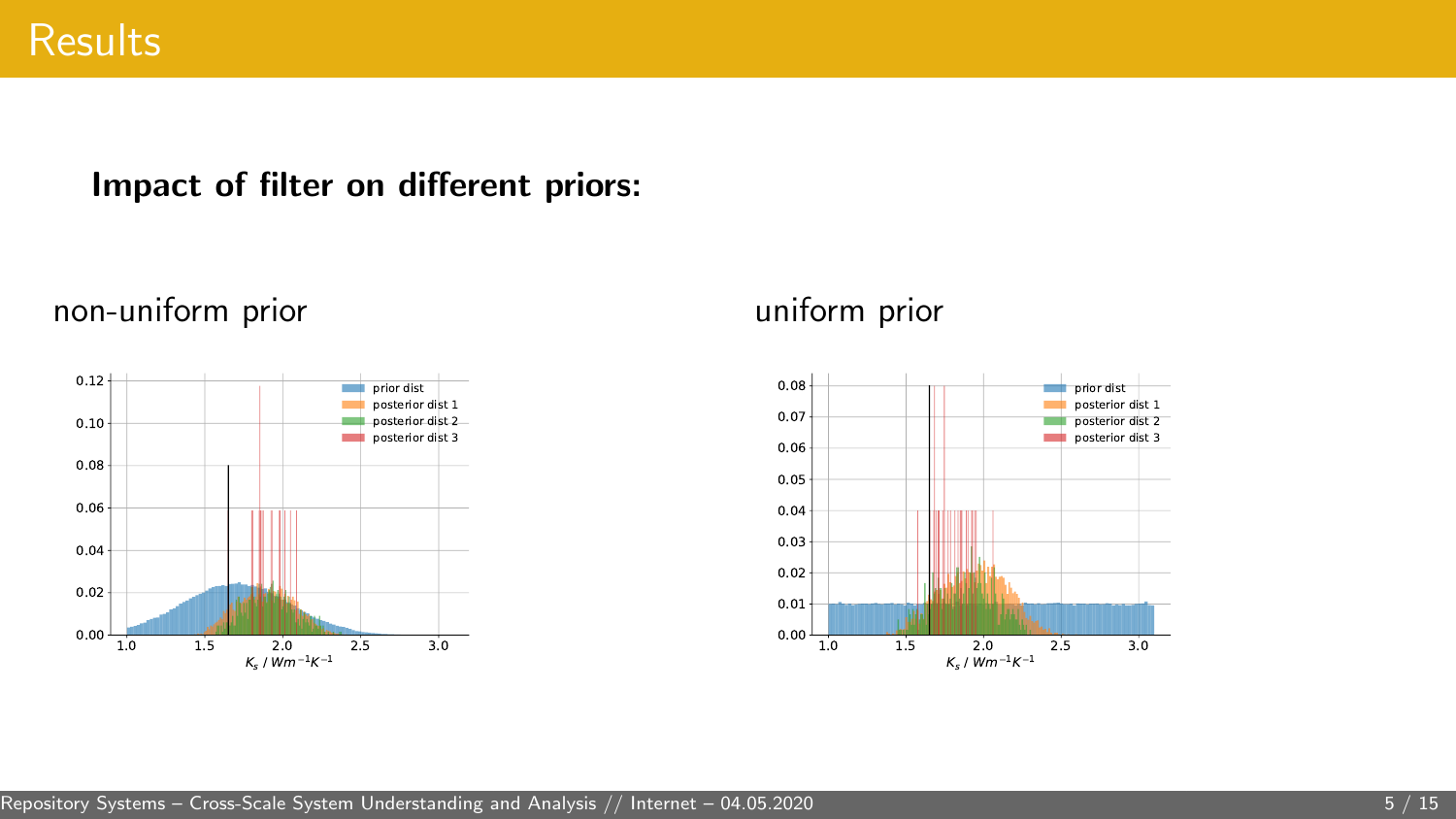§ past effort has been mainly on "C"-part (parameter uncertainties in transport of radioactive nuclides)

[Application of experimental design-based assisted history matching for uncertainty quantification in radioactive waste repositories – Integrity of Nuclear Waste](#page-0-0)

We want a method that is/can deal with

- $\rightarrow$  highly non-linear equations and couplings
- § parameter and model uncertainties alike
- $\blacktriangleright$  computationally feasible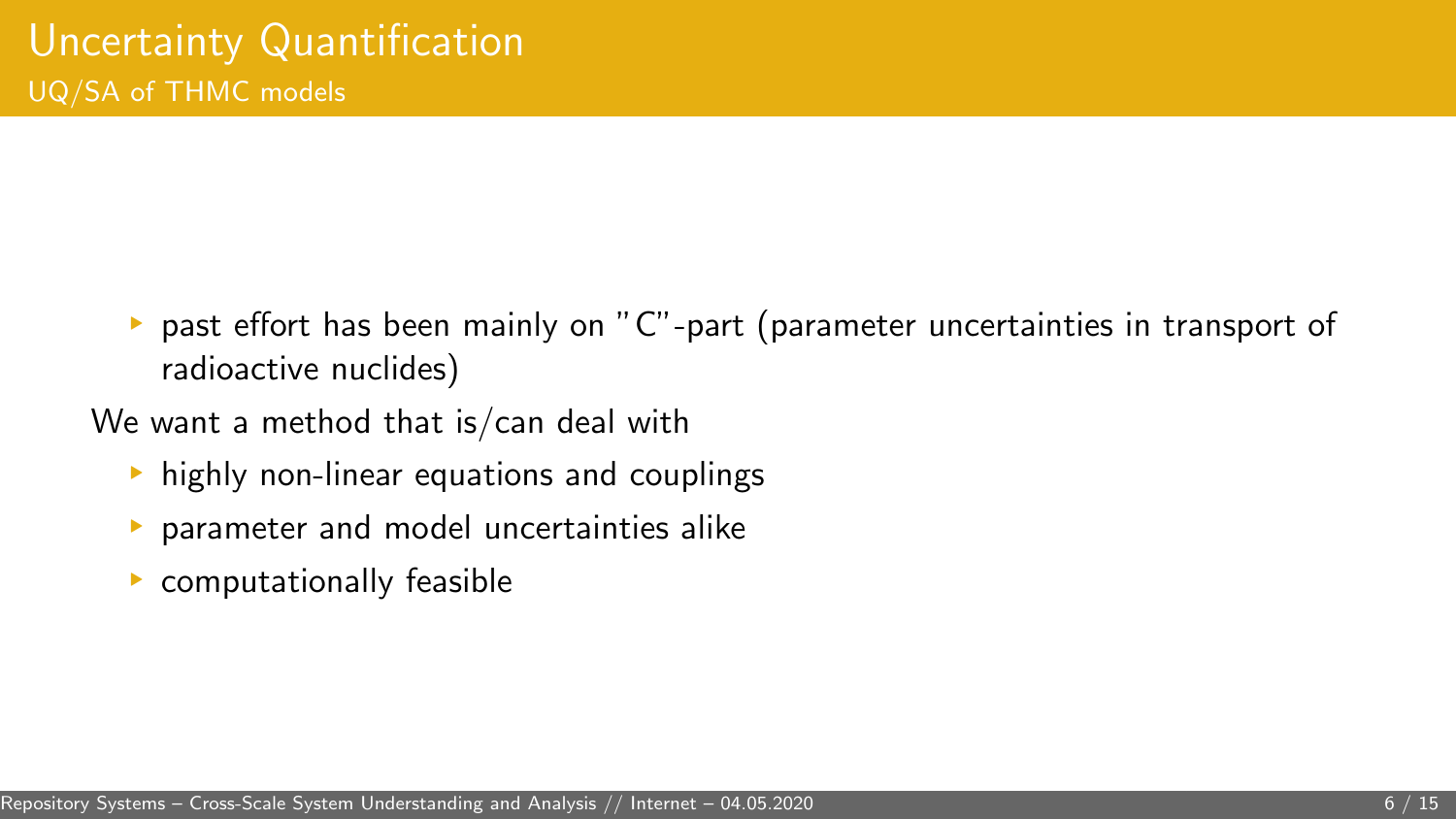Consolidation around a point heat source

Simplified analytical model of one canister of rad. waste in inf. hom. medium for testing

Thermal consolidation around a point heat source in a fluid-saturated porous medium. Original publication: Booker, J. R.; Savvidou, C. (1985), International Journal for Numerical and Analytical Methods in Geomechanics, 1985, 9. Jg., Nr. 2, S. 173-184.

Correction: Chaudhry, A. A.; Buchwald, J.; Kolditz, O. and Nagel, T. (2019), International Journal for Numerical and Analytical Methods in Geomechanics, 2019, https://doi.org/10.1002/nag.2998.

- § includes THM coupling
- model used for synthetic exp. data generation  $+$  analysis

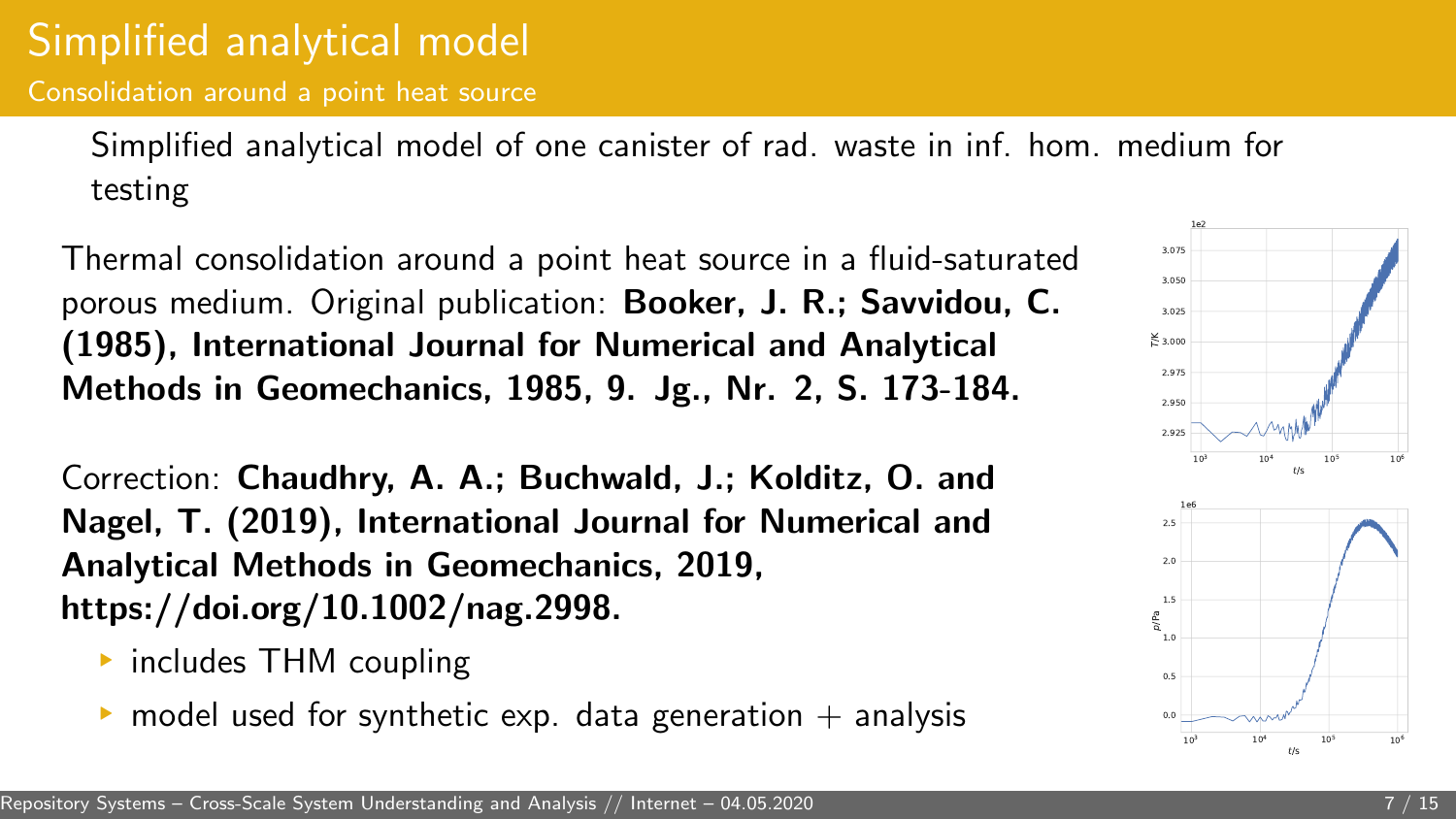## Sensitivity Screening

t-test

### folded Placket-Burman (32 samples):



### LHS 400 samples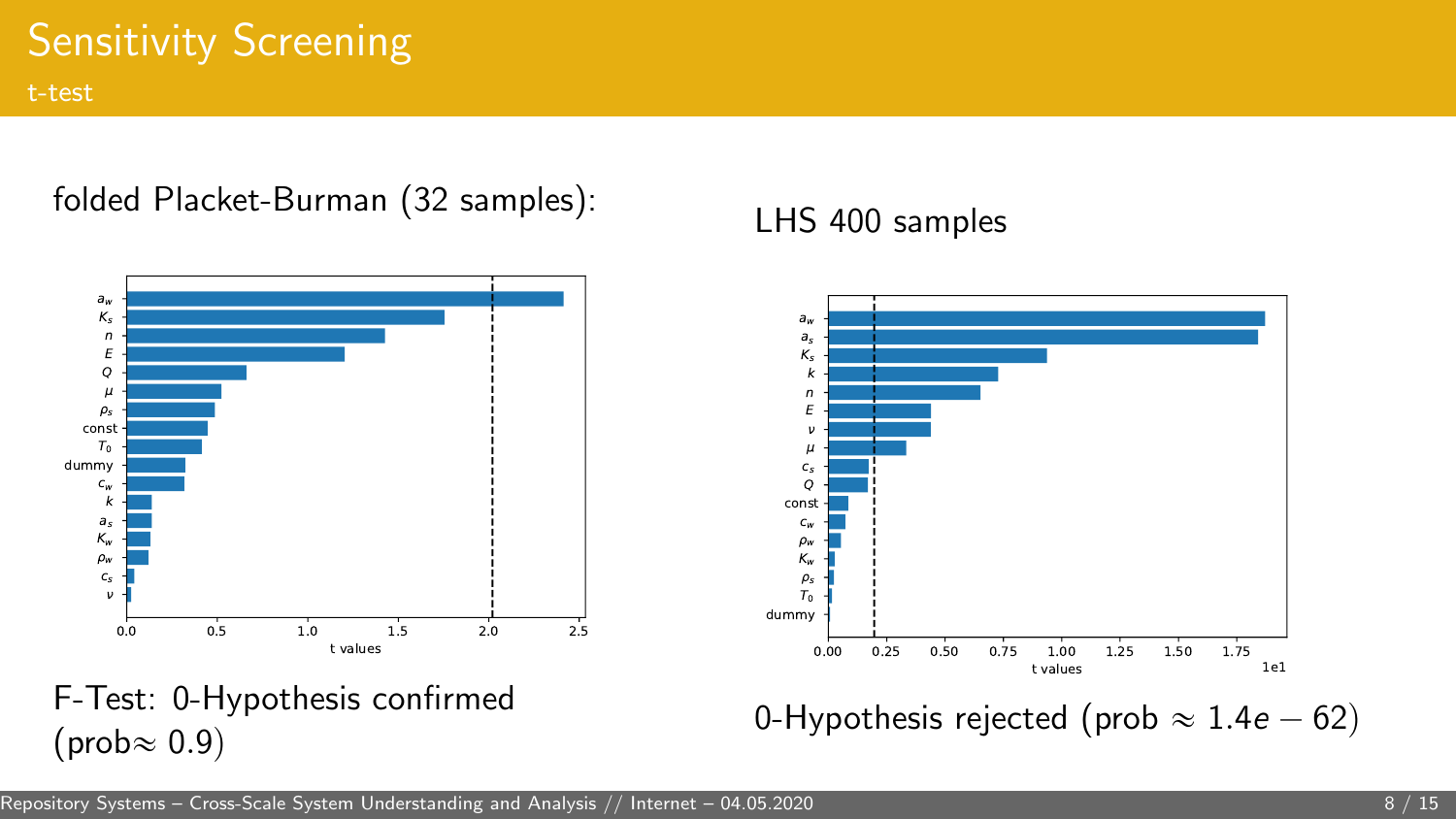

- **•** Insignificant values:  $\rho_w$ ,  $\rho_s$ ,  $K_w$  and  $c_w$  confirmed by t-test with Latin-hypercube design
- $\blacktriangleright$  however, idea is to throw away parameters before building design!
- $\blacktriangleright$  what is the cost/gain of reducing uncertainty space?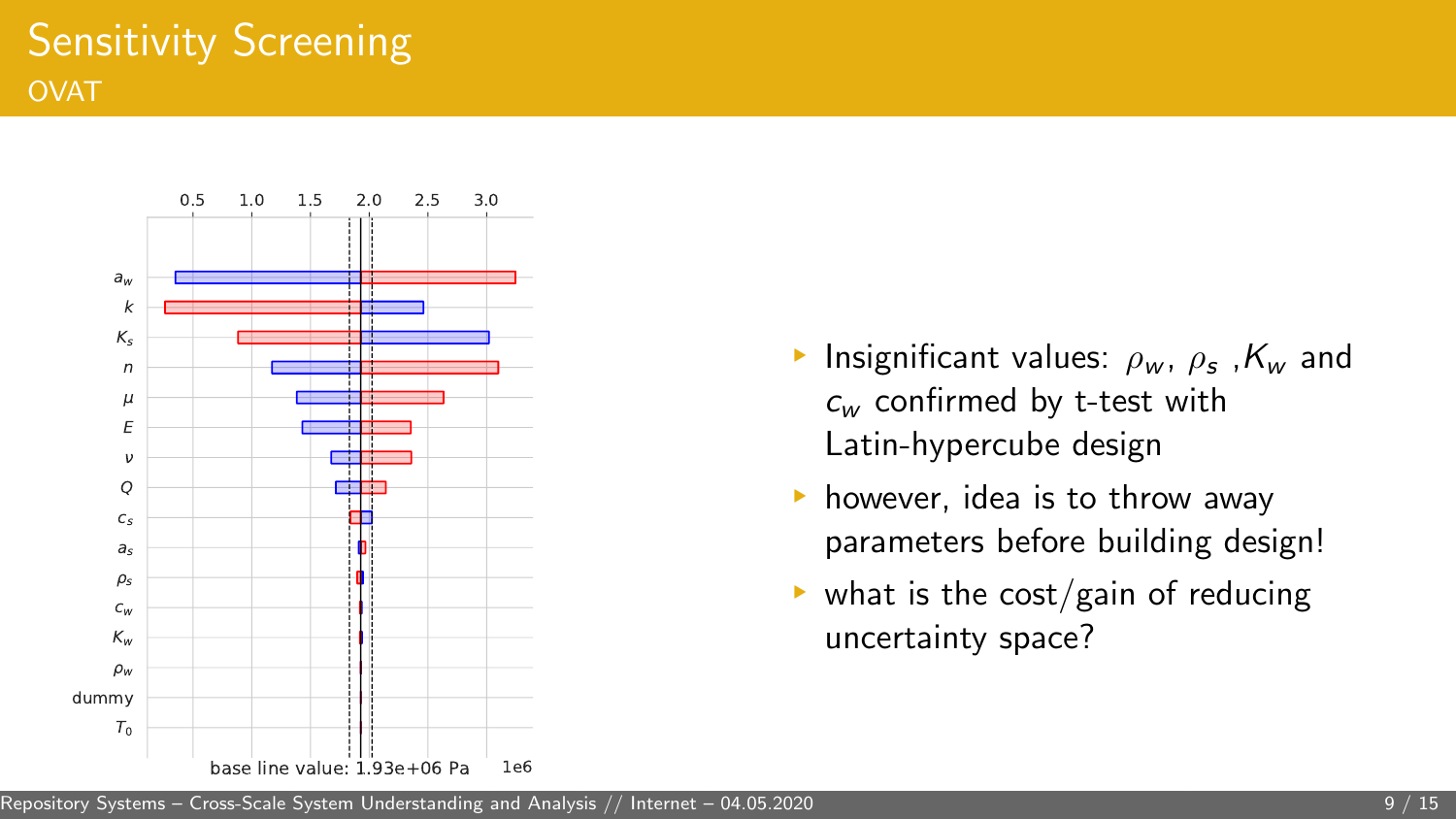## Proxy Building GP regression



- ® ™ neglecting parameters has nearly no<br>• neglecting parameters has nearly no influence s parameters has nearly no
- $\blacktriangleright$  proxy quality worse for all uniform sampling  $A_n$  assisted history matching for uncertainty  $A_n$  in radioactive waste repositories  $A_n$  assisted binarywaste  $n$



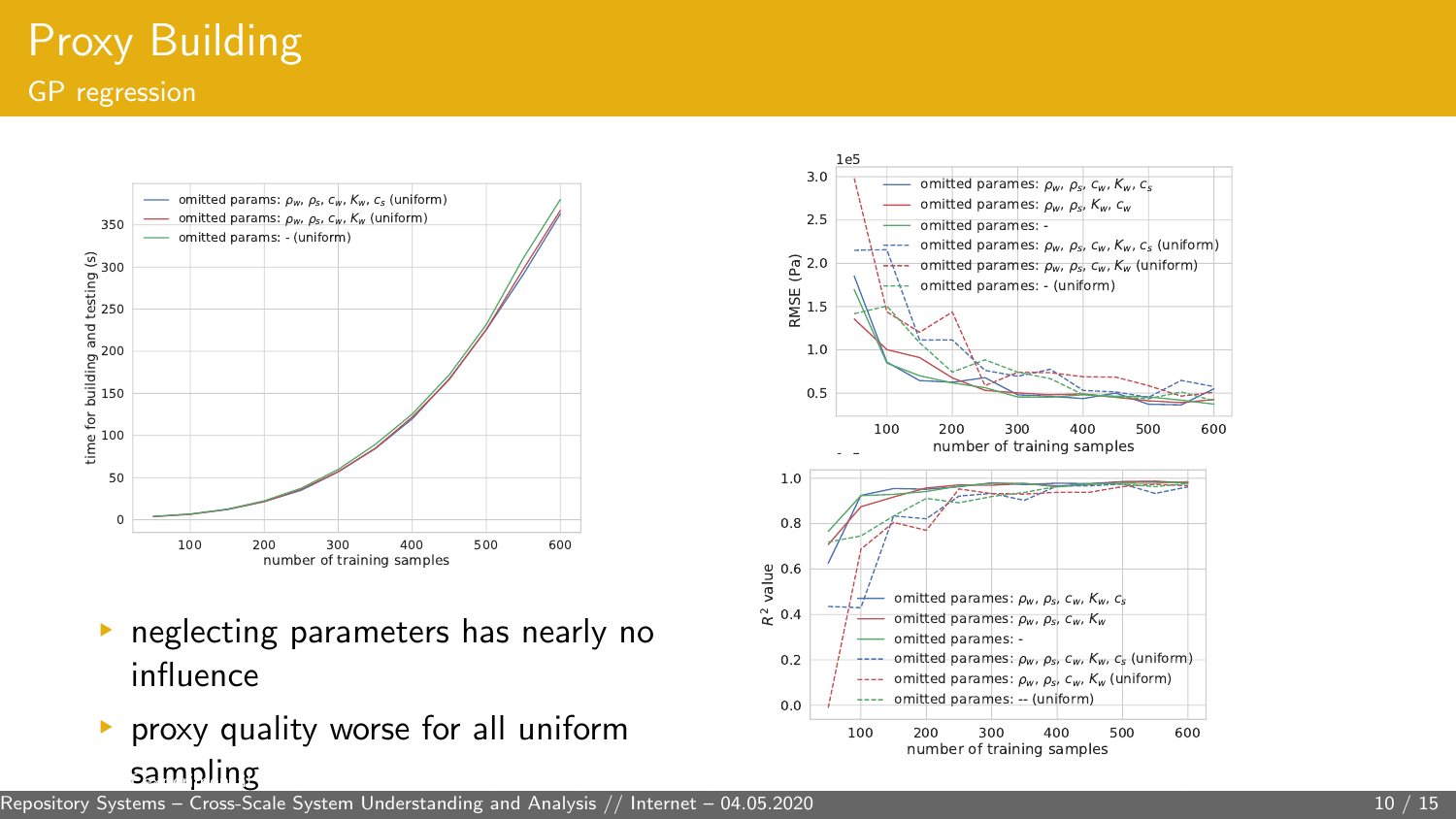- § sampling on proxy
- § sample size: 200 000
- ▶ HM: filtering with three test filters
- ▶ allows also for parameter estimation

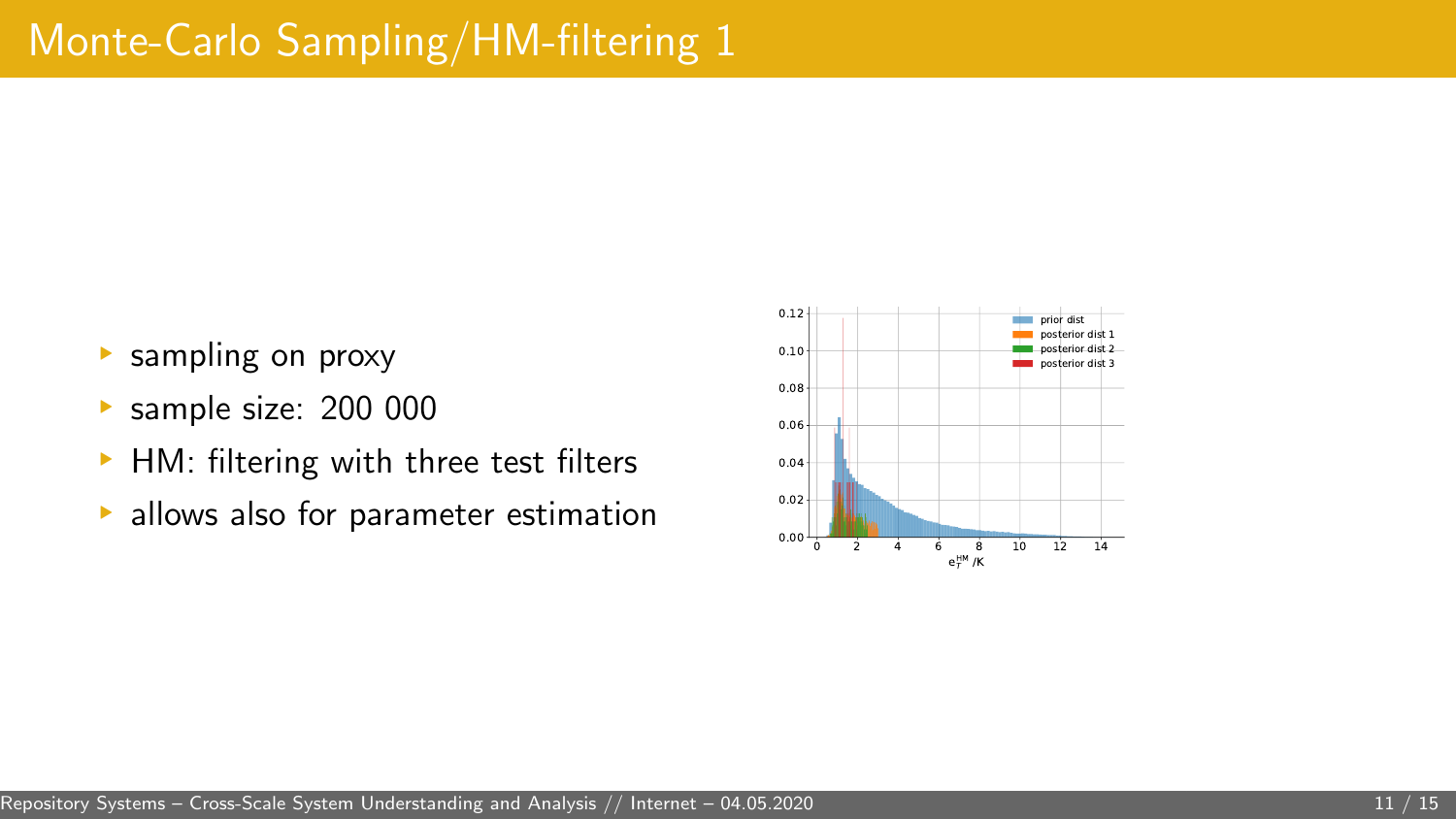### History Match Filtering2: Parameter estimation



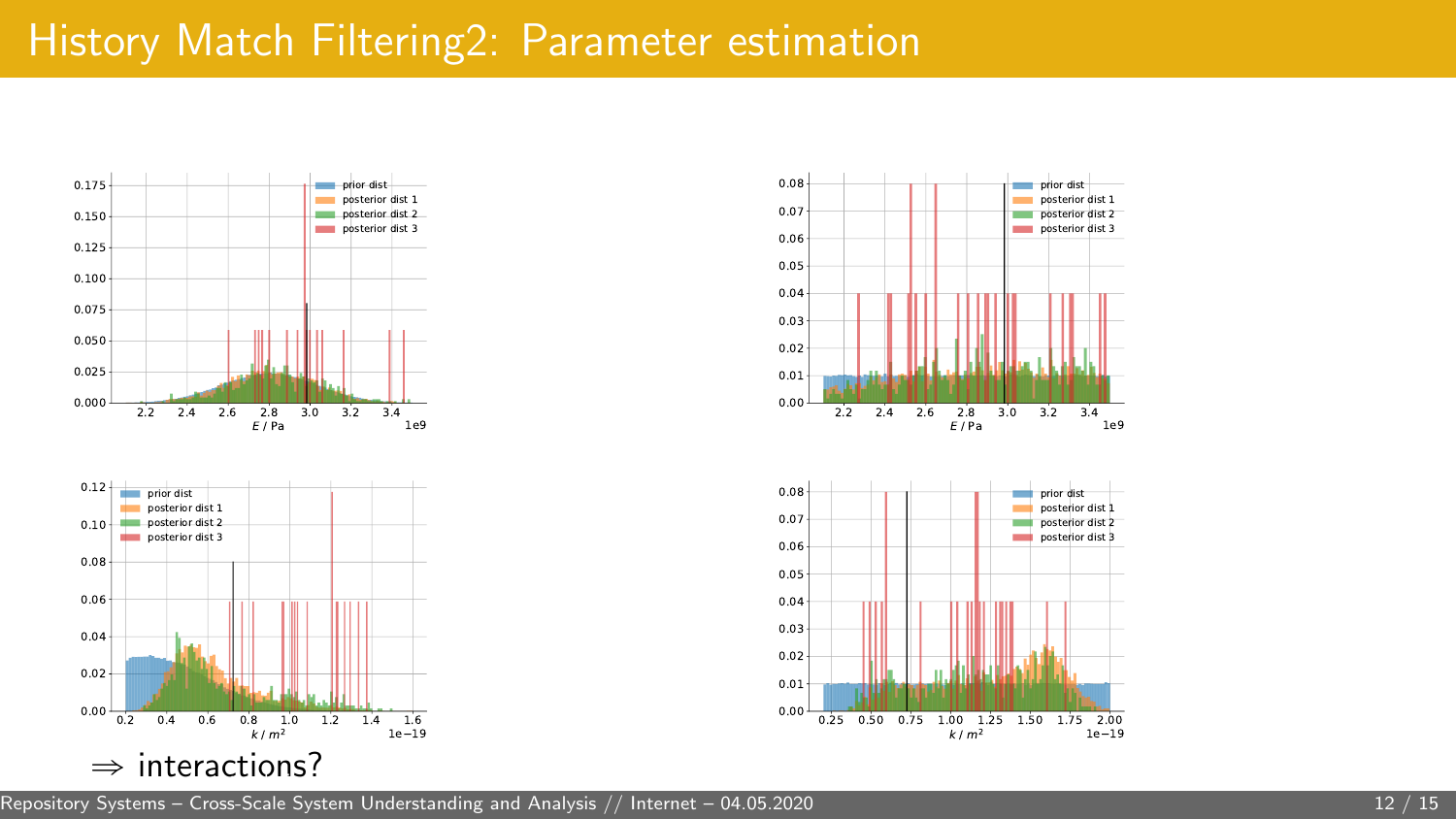

Ana for HM-match



### FE-run using OpenGeoSys for forecast with altered BC



 $A = \frac{1}{\sqrt{1-\frac{1}{2}}}$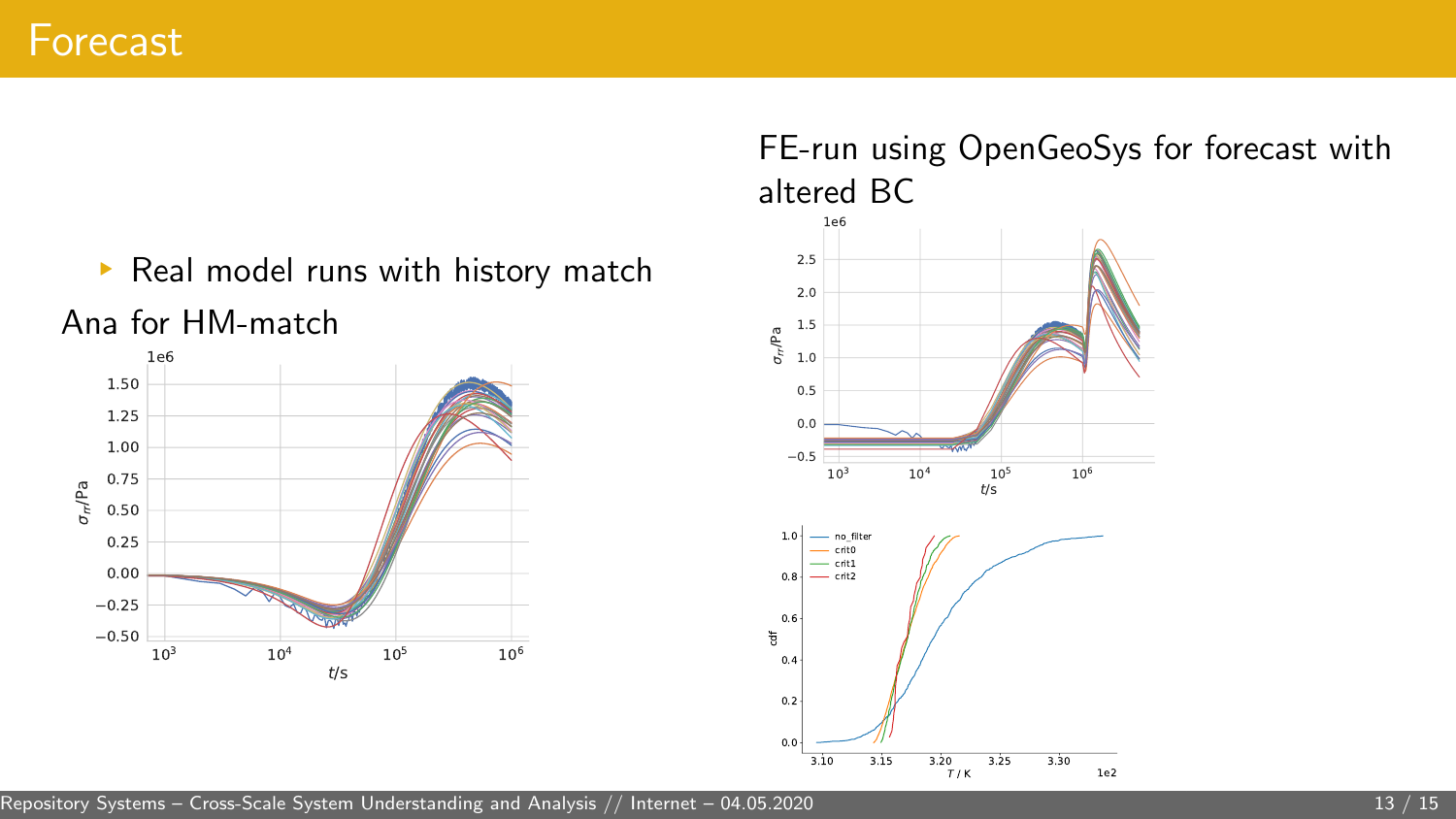

### S1/S2 based on prior bounds

#### S1/S2 based on posterior bounds



[Repository Systems – Cross-Scale System Understanding and Analysis](#page-0-0) // [Internet – 04.05.2020](#page-0-0) 14 / 15 Persent Const